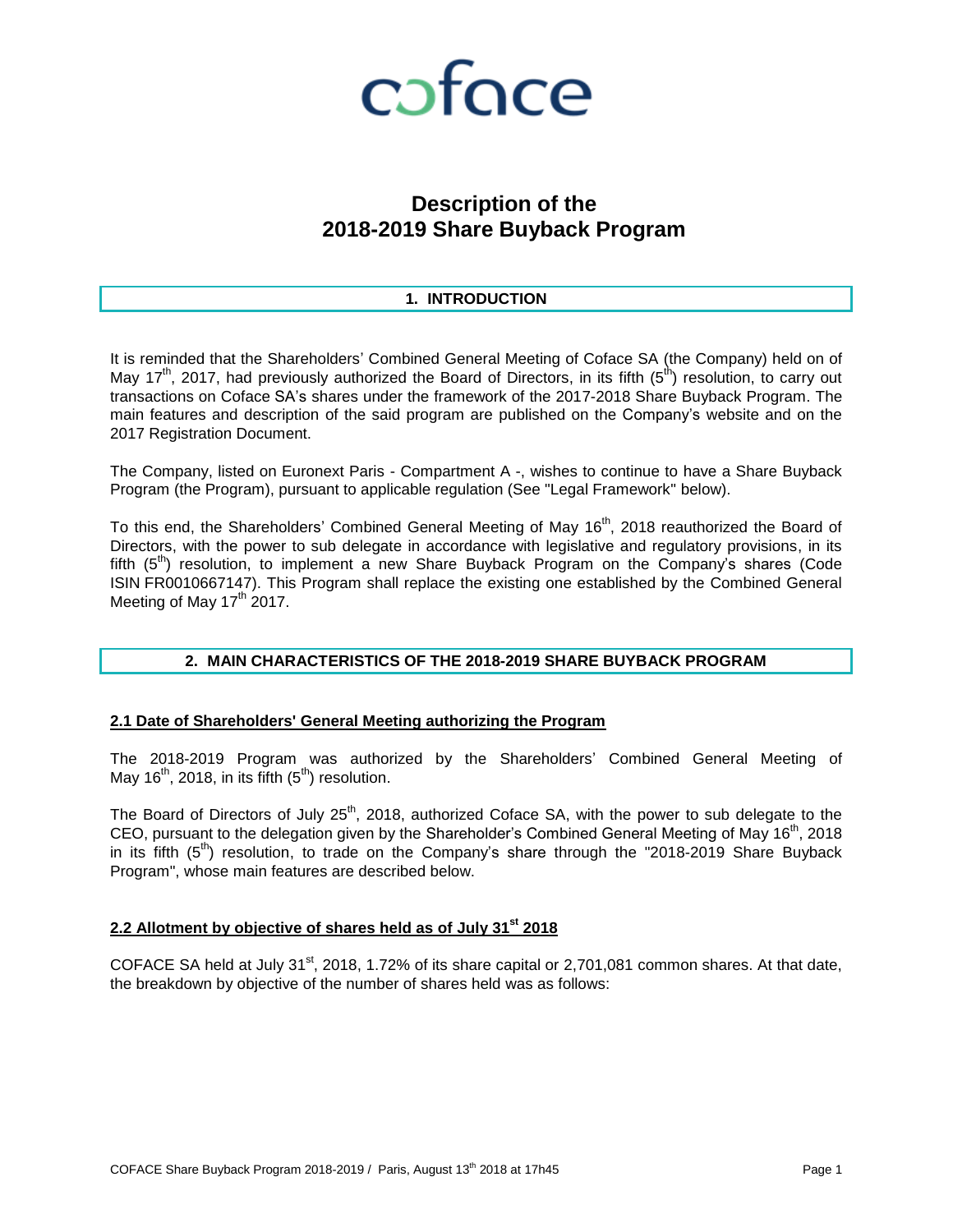# coface

| <b>Objectives</b>                                                                                                                                                                                                                                                                     | <b>Number of</b><br>own shares<br>held |
|---------------------------------------------------------------------------------------------------------------------------------------------------------------------------------------------------------------------------------------------------------------------------------------|----------------------------------------|
| a) ensure liquidity and boost the market for the Company's stock through an<br>investment service provider acting independently within the context of a liquidity<br>contract in compliance with the Charter of Ethics recognized by the French<br><b>Financial Markets Authority</b> | 156,257                                |
| b) allot shares to employees of the Company and in particular within the context:                                                                                                                                                                                                     |                                        |
| (1) of profit sharing;                                                                                                                                                                                                                                                                | 0                                      |
| (2) any stock option plan of the Company, pursuant to the provisions of                                                                                                                                                                                                               | 0                                      |
| Articles L.225-177 et seq. of the French Commercial Code;                                                                                                                                                                                                                             |                                        |
| (3) any savings plan in compliance with Articles L.3331-1 et seq. of the<br>French Labour Code;                                                                                                                                                                                       | 0                                      |
| (4) any allocation of bonus shares pursuant to the provisions of Articles                                                                                                                                                                                                             | 406,166                                |
| L.225-197-1 et seq. of the French Commercial Code;                                                                                                                                                                                                                                    |                                        |
| as well as performing all hedging operations relating thereto, under the                                                                                                                                                                                                              |                                        |
| conditions provided for by the market authorities and at the times to be                                                                                                                                                                                                              |                                        |
| determined by the Board of Directors or the person acting upon its delegation                                                                                                                                                                                                         |                                        |
| e) cancel all or part of the stock thus purchased                                                                                                                                                                                                                                     | 2,138,658                              |
| TOTAL                                                                                                                                                                                                                                                                                 | 2,701,081                              |

## **2.3 Objectives of the 2018-2019 Share Buyback Program**

Purchases and sales of the Company's shares may be made, by decision of the Board, to:

| <b>Authorized objectives</b>                                                                        |  |  |  |  |  |
|-----------------------------------------------------------------------------------------------------|--|--|--|--|--|
| a) ensure liquidity and boost the market for the Company's stock through an investment service      |  |  |  |  |  |
| provider acting independently within the context of a liquidity contract, in compliance with the    |  |  |  |  |  |
| charter of ethics recognised by the French Financial Markets Authority                              |  |  |  |  |  |
| b) allocate shares to the corporate officers and employees of the Company and of other Group        |  |  |  |  |  |
| entities, in particular within the context of:                                                      |  |  |  |  |  |
| (i) employee profit sharing;                                                                        |  |  |  |  |  |
| (ii) any stock option plan of the Company, pursuant to Article L.225-177 et seq. of the French      |  |  |  |  |  |
| Commercial Code;                                                                                    |  |  |  |  |  |
| (iii) any savings plan in compliance with Article L.3331-1 et seq. of the French Labour Code;       |  |  |  |  |  |
| (iv) any allocation of bonus shares pursuant to the provisions of Article L.225-197-1 et seq. of    |  |  |  |  |  |
| the French Commercial Code;                                                                         |  |  |  |  |  |
| as well as performing all hedging operations relating to these operations, under the conditions     |  |  |  |  |  |
| provided for by the market authorities, and at the times to be determined by the Board of Directors |  |  |  |  |  |
| or the person acting by delegation thereof                                                          |  |  |  |  |  |
| c) transfer the Company's shares when the rights attached to securities entitling their bearers,    |  |  |  |  |  |
| through reimbursement, conversion, exchange, presentation of a warrant or in any other manner,      |  |  |  |  |  |
| to the allocation of the Company's shares pursuant to current regulations are exercised,            |  |  |  |  |  |
| additionally, performing all hedging operations relating to these operations, under the conditions  |  |  |  |  |  |
| provided by the market authorities and at the times to be determined by the Board of Directors or   |  |  |  |  |  |
| the person acting by delegation of the Board of Directors                                           |  |  |  |  |  |
| d) keep the Company's shares and subsequently remit them as payment or trade within the             |  |  |  |  |  |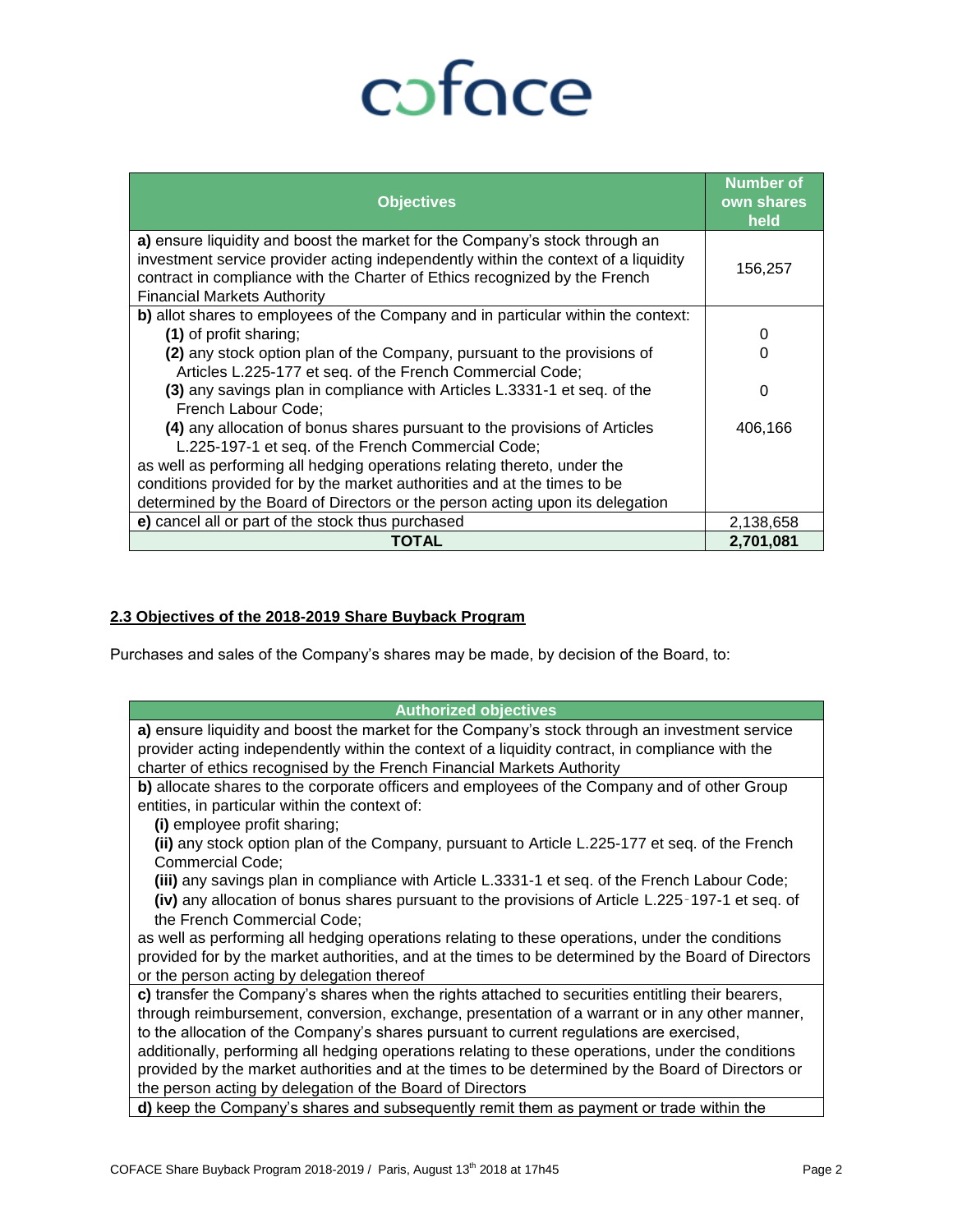

context of any external growth operations

**e)** cancel all or part of the stock thus purchased

**f)** implement any market practice that may be authorised by the French Financial Markets Authority and, more generally, perform all operations in compliance with applicable regulations in particular with Regulation (EU) No 596/2014 of the European Parliament and of the Council of 16 April 2014 on market abuse (market abuse regulation)

#### **2.4 Maximum percentage of the share capital, maximum number of shares, maximum purchase price and characteristics of the shares that Coface SA intends to buyback**

#### **2.4.1 Characteristics of the shares that Coface SA intends to buyback**

Common shares of the Company traded on Euronext Paris:

| <b>STOCK MARKET PROFILE</b> |                                                                                                         |  |  |  |
|-----------------------------|---------------------------------------------------------------------------------------------------------|--|--|--|
| Negotiation                 | Euronext Paris (compartment A), eligible for deferred<br>settlement service (SRD)                       |  |  |  |
| <b>ISIN Code</b>            | FR0010667147                                                                                            |  |  |  |
| Reuters code                | COFA.PA                                                                                                 |  |  |  |
| Bloomberg code              | COFA FP                                                                                                 |  |  |  |
| Stock Market Indexes        | CAC Mid and Small, CAC All-tradable, CAC Small,<br>CAC All shares, Euronext 150, Euronext CAC Financial |  |  |  |

#### **2.4.2 Maximum percentage of the share capital**

The Board of Directors can authorise, with the power to sub-delegate under the legal and regulatory conditions, in compliance with the provisions of Article L.225-209 et seq. of the French Commercial Code, the purchase of –in one or more instances and at the times to be determined by it - a number of shares of the Company not to exceed:

- (i) 10% the total number of shares composing the share capital, at any time whatsoever; or,
- (ii) 5% of the total number of shares subsequently composing the share capital if it concerns shares acquired by the Company in view of keeping them and transferring them as payment or exchange under a merger, spin-off or contribution operation.

These percentages apply to a number of shares adjusted, where appropriate, according to the operations that could impact the share capital subsequent to the Shareholders' Meeting of May 16th 2018.

### **2.4.3 Maximum number of shares**

COFACE SA is committed, by law, not to exceed the holding limit of 10% of its capital, the latter being, for information purposes, 15,724,823 shares as at July 31 $^{\rm st}$ , 2018.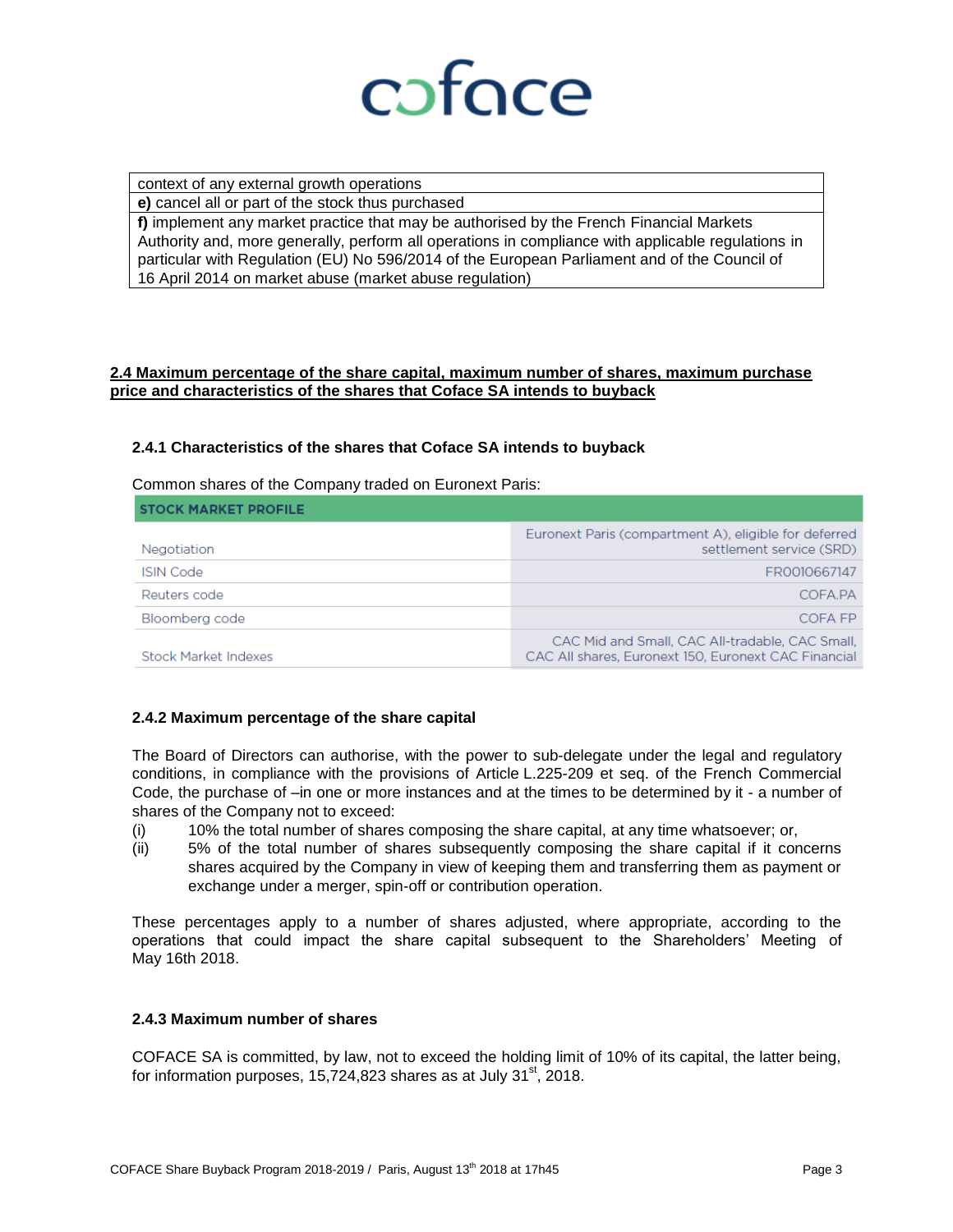# coface

#### **2.4.4 Maximum purchase price**

According to the fifth (5<sup>th</sup>) resolution proposed and accepted by the Shareholder's Combined General Meeting of May 16<sup>th</sup>, 2018, the maximum purchase price per unit may not exceed €15, excluding costs.

The Board of Directors may nevertheless, for operations involving the Company's capital, in particular a modification of the par value of the share, a capital increase by incorporation of reserves following the creation and allocation of bonus shares, a stock split or reverse stock split, adjust the aforementioned maximum purchase price in order to take into account the impact of these operations on the value of the Company's stock.

#### **2.4.5 Other information**

The acquisition, disposal or transfer of these shares may be completed and paid for by all methods authorised by the current regulations, on a regulated market, multilateral trading system, a systematic internaliser, or over the counter, in particular through the acquisition or disposal of blocks of shares, using options or other derivative financial instruments, or warrants or, more generally, securities entitling their bearers to shares of the Company, at the times that the Board of Directors will determine.

The Board of Directors shall have all powers, with the power to sub delegate in compliance with legislative and regulatory conditions, in order to, in accordance with applicable legislative and regulatory provisions, proceed with the permitted reallocation of repurchased shares in view of one of the objectives of the programme, to one or more of its other objectives, or even their disposal, on or off the market.

#### **2.5 Term of the 2018-2019 Share Buyback Program**

According to the fifth  $(5<sup>th</sup>)$  resolution proposed and accepted by the Shareholders' Combined General Meeting of May 16<sup>th</sup>, 2018, this Program will have a maximum period of eighteen (18) months from the date of said Combined General Meeting and will therefore continue no later than November 15<sup>th</sup>, 2019 (including) or until the date of its renewal by a Shareholders' General Meeting, the one occurring first.

This authorisation concludes the authorisation granted by the fifth  $(5<sup>th</sup>)$  resolution that was adopted by the Shareholders' Combined Meeting of May  $17<sup>th</sup>$ , 2017.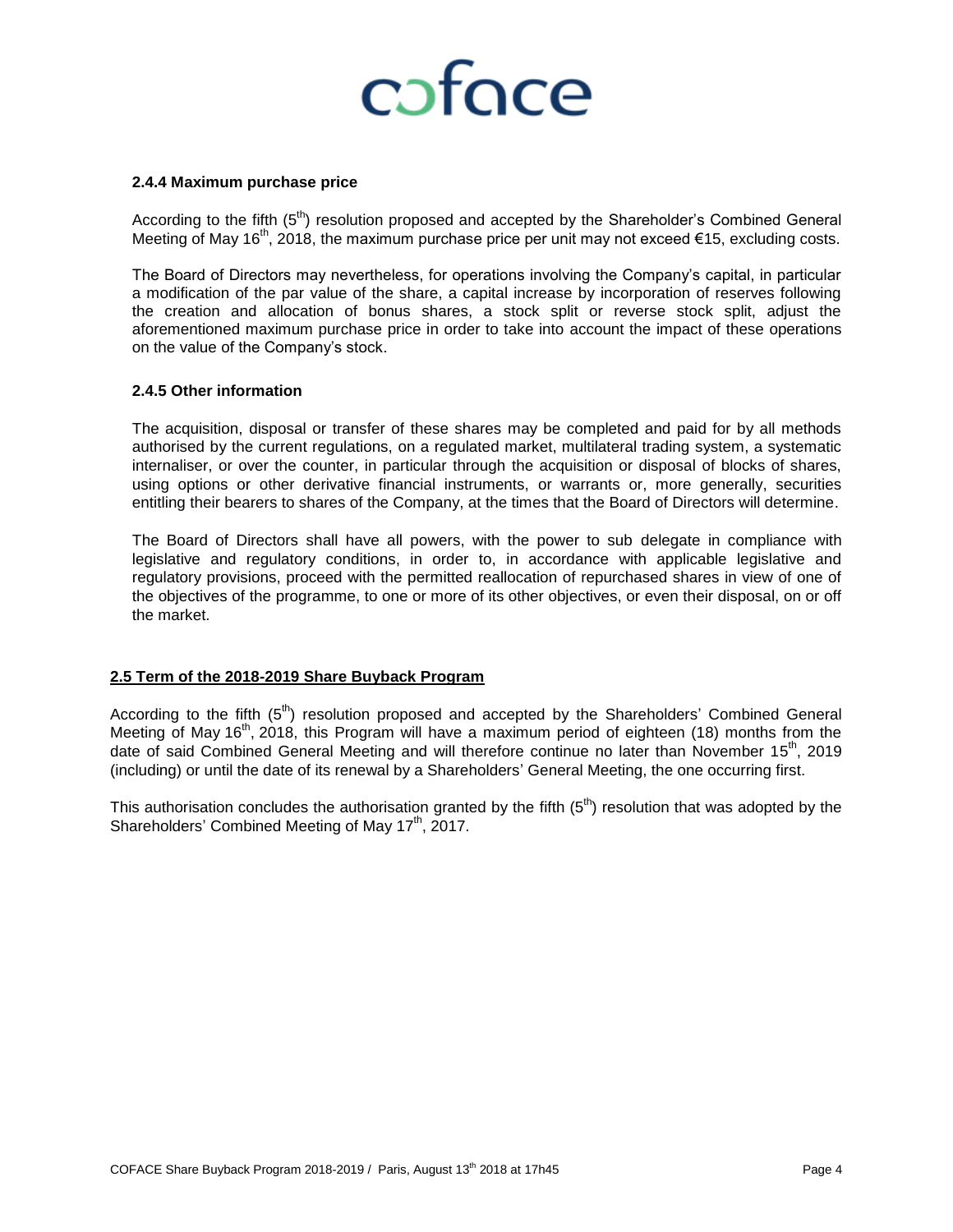# coface

### **3. LEGAL FRAMEWORK**

#### **Legal Framework**

The legal framework used for this document shall be that in force on July  $31<sup>st</sup> 2018$ . It shall be noted that regulation may evolve during time and its updates shall be taken into consideration.

- 1. Regulation (EU) No 596/2014 of the European Parliament and of the Council of 16 April 2014 on market abuse (market abuse regulation) and repealing Directive 2003/6/EC of the European Parliament and of the Council and Commission Directives 2003/124/EC, 2003/125/EC and 2004/72/EC
- 2. Commission Delegated Regulation (EU) 2016/1052 of 8 March 2016 supplementing Regulation (EU) No 596/2014 of the European Parliament and of the Council with regard to regulatory technical standards for the conditions applicable to buy-back programs and stabilisation measures
- 3. Article L.225-206 and following of the French Commercial Code (and updates)
- 4. General Regulation of the French Market Authority: Article L.221-1 and seq. and Article L.241-1 and seq.
- 5. AMF Recommendation DOC-2017-04 Guide for issuers on their own shares transactions and for stabilization measures
- 6. Approved market practice AMF No. 2011-07 Liquidity Agreement on equities

### **Historical**

The main features of the Share Buyback Programs have been published on the website of the Company [\(http://www.coface.com/Investors\)](http://www.coface.com/Investors) and are also described in the Registration Documents.

| <b>Share</b><br><b>Buyback</b><br>Program | <b>Decision to</b><br><b>General</b>          |                                                              | <b>Transactions framework</b>              |                  |                     |
|-------------------------------------------|-----------------------------------------------|--------------------------------------------------------------|--------------------------------------------|------------------|---------------------|
|                                           | <b>Assembly</b><br>authorizing the<br>Program | implement the<br>Program by the<br><b>Board of Directors</b> | <b>Liquidity</b><br>Agreement <sup>1</sup> | <b>LTIP</b>      | <b>Cancellation</b> |
| 2014 - 2015                               | June 2 <sup>nd</sup> 2014<br>(Res. 5)         | June 26 <sup>th</sup> 2014                                   | <b>Yes</b>                                 | N <sub>o</sub>   | <b>No</b>           |
| 2015 - 2016                               | May18 <sup>th</sup> 2015<br>(Res. 8)          | July 28 <sup>th</sup> 2015                                   | <b>Yes</b>                                 | Yes <sup>2</sup> | <b>No</b>           |
| 2016 - 2017                               | May 19 <sup>th</sup> 2016<br>(Res. 5)         | July 27 <sup>th</sup> 2016                                   | <b>Yes</b>                                 | N <sub>o</sub>   | <b>No</b>           |
| 2017-2018                                 | May 17 <sup>th</sup> 2017<br>(Res. 5)         | July 27 <sup>th</sup> 2017                                   | Yes                                        | Yes <sup>3</sup> | Yes <sup>4</sup>    |
| 2018-2019                                 | May 16 <sup>th</sup> 2018<br>(Res. 5)         | July 25 <sup>th</sup> 2018                                   | <b>Yes</b>                                 | Yes <sup>5</sup> | <b>No</b>           |

(1) The Liquidity Agreement from July 2nd 2014, signed with Natixis, has been transferred as of July 2nd, 2018 to ODDO BHF (concluded for a period of twelve (12) months, tacitly renewable). For the implementation of the contract, the following resources have been allocated to ODDO BHF and assigned to the liquidity account as at June  $29<sup>th</sup>$  2018: 76,542 COFACE SA shares - € 2,161,049.81